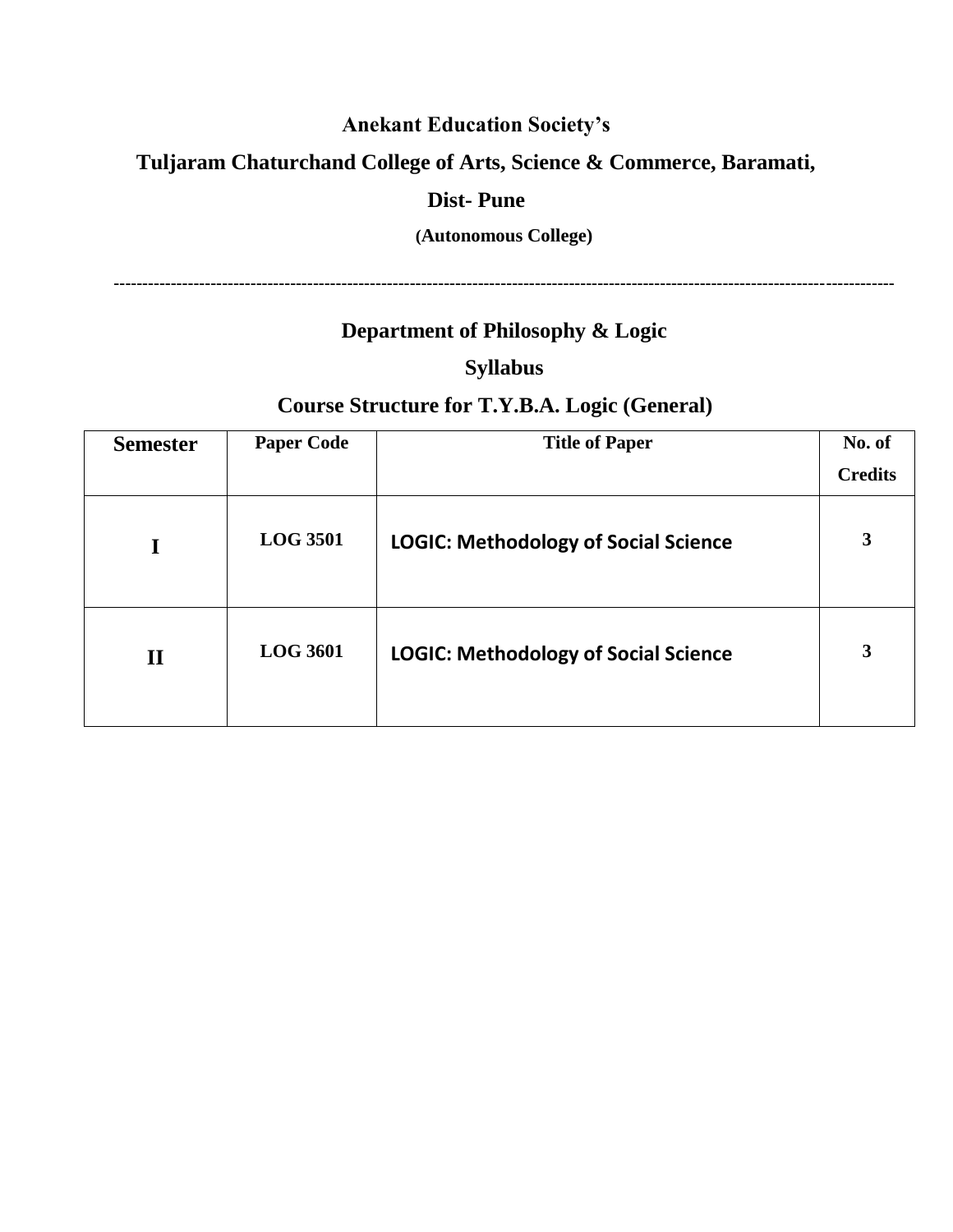## **Anekant Education Society's**

## **TuljaramChaturchand College of Arts, Science & Commerce, Baramati, Dist-**

## **Pune (MS)**

### **(Autonomous College)**

**--------------------------------------------------------------------------------------------------------------------------------------**

## **Department of Philosophy & Logic**

## **Syllabus**

# **LEARNING OBJECTIVES**

- I. To acquaint the students with some important issues regarding methodology of Science.
- II. To introduce major methodological approaches in Natural Sciences and Social Sciences

# **LEARNING OUTCOME**

- I. To know and remember specific facts, terms concepts, principles or theories
- II. To understand, interpret, compare, contrast, explain
- III. To apply knowledge to new situations to solve problems using required knowledge or skills
- IV. To create something, to integrate ideas into a solution, to propose an action plan, to formulate a new classification scheme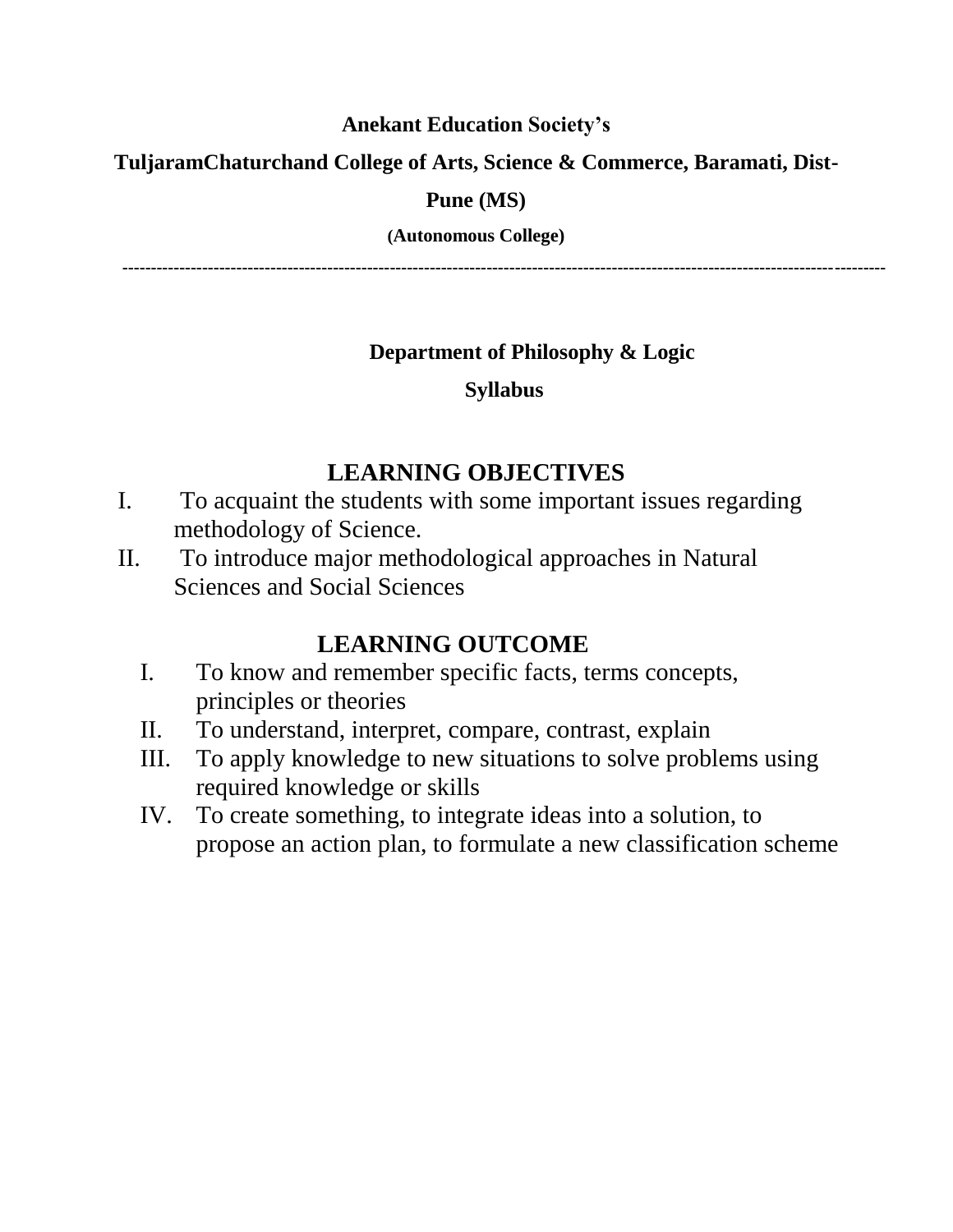#### **Anekant Education Society's**

**Tuljaram Chaturchand College of Arts, Science & Commerce, Baramati,** 

#### **Dist-Pune (MS)**

**(Autonomous College)**

**--------------------------------------------------------------------------------------------------------------------------------------**

**Department of Philosophy & Logic**

### **Syllabus**

**Course Structure for T.Y.B.A. Logic (General) (w.e. from June, 2021)**

**Academic Year 2021 – 2022 Class: T.Y.B.A. (Semester- V) Paper Code: LOG 3501 Paper: G-3** 

 **Title of Paper: Methodology of Social Science - I**

**Credit: 3 No. of Lectures: 48**

**(60 - 40 pattern to be Implemented from 2021-2022)**

### **Semester V**

**Unit 1: Nature of science**

**A. Pure and applied Sciences. Commonsense and Science.**

**B. Theory and fact. Role of theory and fact.**

**C. Values and Science**

**Unit 2: Aristotle's causation theory A. Aristotle's concept of cause B. Causation Theory (Material, Efficient, Formal and Final cause) C. Aristotle's concept Categories.**

**Unit 3: Mill's theory of causation A. Mill's Notion of Cause B. Mill's Method of Causal analysis. C. Mill's five methods**

**Unit 4: Uses of logic A. Personal and social life B. Judiciary C. Science D. Computer**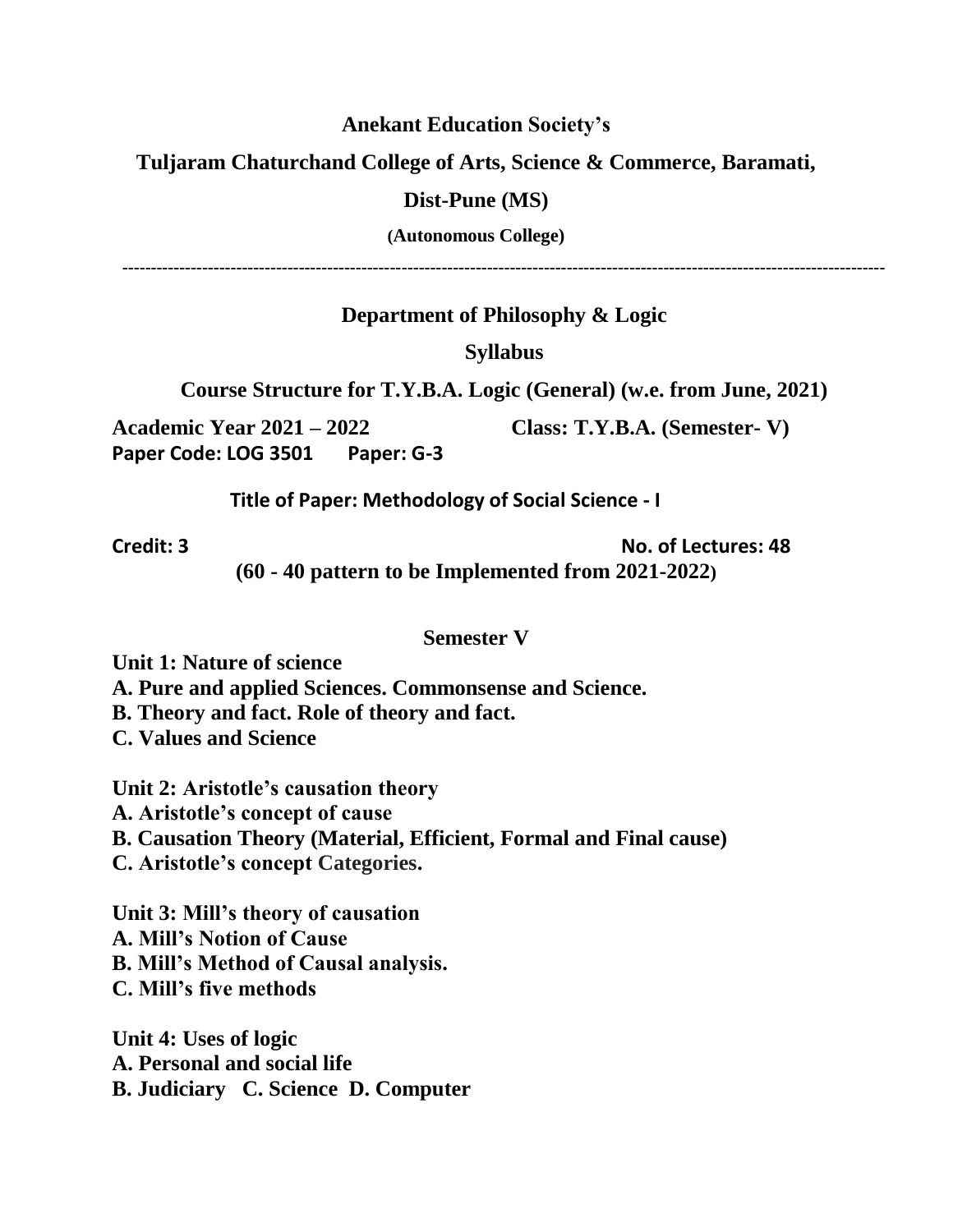### **Anekant Education Society's Tuljaram Chaturchand College of Arts, Science & Commerce, Baramati,**

#### **Dist-Pune (MS)**

**(Autonomous College)**

**--------------------------------------------------------------------------------------------------------------------------------------**

### **Department of LOGIC**

**Syllabus**

 **Course Structure for T.Y.B.A. Logic (General) (w.e. from June, 2021) Academic Year 2021 – 2022 Class: T.Y.B.A. (Semester- VI) Paper Code: LOG 3601 Paper: G-3 Title of Paper: Methodology of Social Science II Credit: 3 No. of Lectures: 48 (60 - 40 pattern to be Implemented from 2021-2022)**

#### **Semester VI**

**Unit 1: Laws of thought A. Law of identity B. Law of Contradiction C. Law of excluded-middle D. Law of sufficient reason (Leibniz)**

**Unit 2: Laws**

**A. Laws in general**

**B. Laws of Nature**

**C. Classifications of laws of Nature**

 **Primary laws, Secondary laws (Empirical, Derivative laws, invariable laws, approximate laws, law of succession, laws of co-existence)**

**Unit 3: Natural and Social Science A. Distinction between Natural Sciences and Social Science, Nature of human action and social institutions B. Nature of social laws**

**C. Value neutrality and Objectivity in social sciences**